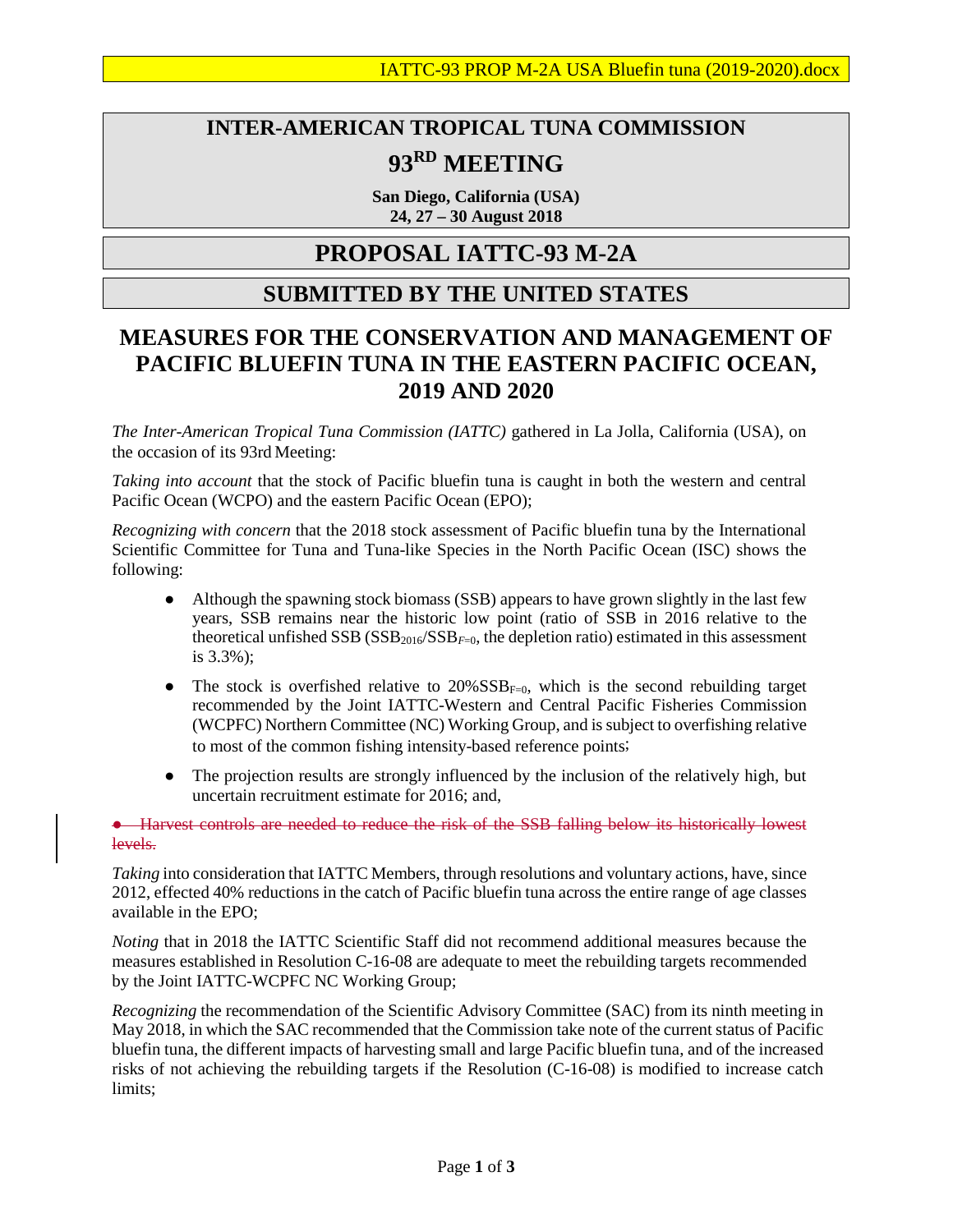*Recalling* that Article VII, paragraph 1(c) of the Antigua Convention provides that the Commission shall "adopt measures that are based on the best scientific evidence available to ensure the long-term conservation and sustainable use of the fish stocks covered by this Convention and to maintain or restore the populations of harvested species at levels of abundance which can produce the maximum sustainable yield...":

*Urging* all IATTC Members and Cooperating Non-Members (CPCs) involved in this fishery to participate in a fair and equitable manner, and without exceptions, in the discussion and adoption of conservation measures applicable to the stock throughout its entire range;

*Mindful* that these measures are intended as an interim step towards assuring sustainability of the Pacific bluefin tuna resource, consistent with the precautionary approach, and the objectives of the long-term management framework for the conservation and management of Pacific bluefin tuna in the EPO;

*Noting* that the IATTC has adopted mandatory conservation and management measures for Pacific bluefin tuna for 2012-2018, and that the measures resulted in reducing catches in the EPO; and,

*Desirous* that combined conservation and management measures by the WCPFC and the IATTC, together with other voluntary measures aimed at controlling fishing mortality, should be implemented to better the condition of the Pacific bluefin tuna stock.

*Resolves as follows*:

- 1. The Commission shall implement this Resolution in accordance with the long-term management objectives of Pacific bluefin tuna in paragraph 1 of Resolution C-18-XX [Amendment to Resolution C-16-08].
- 2. Each CPC shall report sport fishery catches of Pacific bluefin tuna semi-annually to the Director. CPCs shall continue their current management of sport fisheries taken in accordance with paragraph 5 of Resolution C-14-06.Each CPC shall continue to ensure that catches of Pacific bluefin tuna by sportfishing vessels operating under its jurisdiction are reduced in a manner commensurate with reductions in commercial catches.
- 3. During 2019 and 2020, in the IATTC Convention Area, combined total commercial catches of Pacific bluefin tuna by all CPCs shall not exceed the catch limit of 6,2600 metric tons<sup>[1](#page-1-0)</sup>. No CPC shall exceed 3,500 metric tons in 2019.
- 4. Any CPC other than Mexico with historical commercial catches of Pacific bluefin tuna in the Convention Area may catch 600 metric tons of Pacific bluefin tuna in commercial fisheries in 2019 and 2020, combined, but not exceeding 425 tons in any year. The 600 t catch limit for each CPC under this paragraph will be subtracted and reserved from the total catch limit in paragraph 3 for the exclusive use of that CPC.
- 5. Any over-harvest shall be deducted from catch in the following year in accordance with Paragraph 3 of Resolution C-18-XX [Amendment to Resolution C-16-08]. Over-harvest of the biennial catch limits established in Resolution C-16-08 shall be deducted from catch limits applicable to this Resolution 2019.

<span id="page-1-0"></span><sup>&</sup>lt;sup>1</sup> The catch limit for 2019 and 2020 is subject to final data on commercial catches of Pacific bluefin tuna in 2018 and does not prejudice the outcome of relevant domestic legal issues in affected CPCs. Pursuant to Paragraph 10, the Director will notify the possible change to the catch limit for approval by the Commission subject to Commission's rules for intersessional decisions making (Rules of Procedures Section VIII), noting the IATTC Scientific Staff recommendation that Resolution C-16-08---which established a catch limit in the EPO of 6,600 t--is adequate...